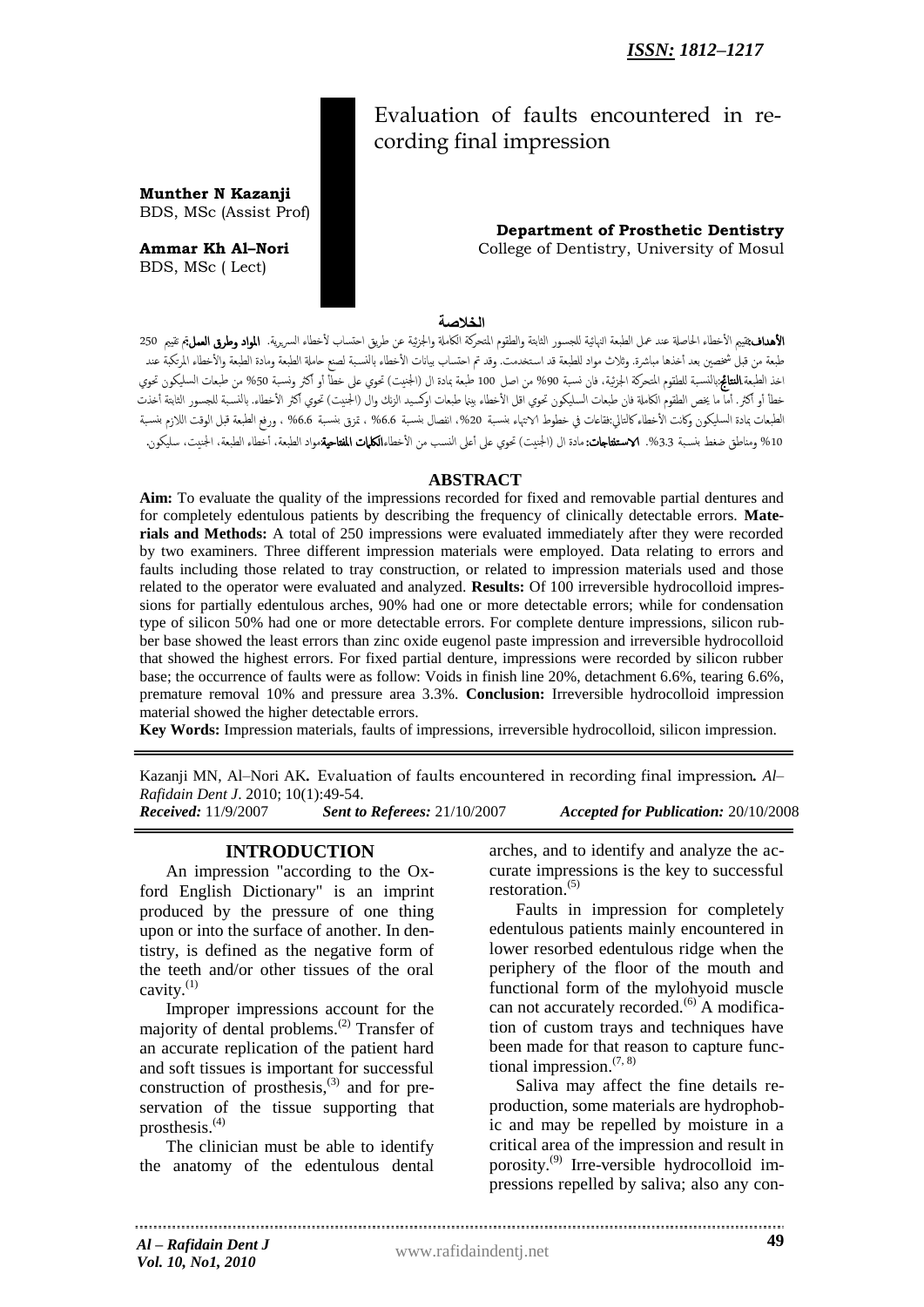taminated mix or change in water temperature may result in rapid set or rupture of material on removal from the mouth, also removal before complete gelation may result in distortion.<sup>(10, 11)</sup> The impression technique and custom tray accuracy may affect fine detail.<sup>(12)</sup>

The aim of the present research was to evaluate the quality of impressions and the frequency of clinically detectable errors.

#### **MATERIALS AND METHODS**

The total of 250 impressions (recorded by fifth year and post graduate students) were examined. One hundred and fifty impressions were for removable partial dentures (100 impressions were recorded with irreversible hydrocolloid, while 50 impressions were recorded by condensation type of silicon with double step technique). Seventy impressions were for completely edentulous patients (38 impressions were recorded by light body rubber base, 28 impressions were recorded by zinc oxide eugenol and 4 impressions by irreversible hydrocolloid) and 30 impressions for fixed bridges were recorded by silicon rubber base.

All impressions were evaluated immediately after recording by two examiners according to special form designed for this study. Three impression materials were employed: Irreversible hydrocolloid, zinc oxide eugenol, and elastomeric impression with two steps impression (Table 1).

|                                                      |                     | Table (1): Impression materials used |                             |
|------------------------------------------------------|---------------------|--------------------------------------|-----------------------------|
| <b>Materials</b>                                     | Batch No.           | <b>Expiration</b>                    | <b>Manufacturer</b>         |
| Irreversible Hydro-<br>colloid                       | 5145                | 2008                                 | Major, Italy                |
| <b>Zinc Oxide Eugenol</b><br><b>Impression Paste</b> | 960532              | <b>July 2010</b>                     | S.S White Group,<br>England |
| <b>Heavy Body</b>                                    | C <sub>100610</sub> | 2010                                 | Zhermack, Italy             |
| <b>Light Body</b>                                    | C <sub>100660</sub> | 2010                                 | Zhermack, Italy             |

The evaluation included faults related to custom tray, over and under extension, sharp border and poor adaptation.

Faults related to impression materials were porosity, rough surface, poor flow and detachment on removal.

Faults related to operator were improper insertion, premature removal, poor muscle moulding, finish line detail and pressure area.

Each impression was evaluated in relation to its reference (patient mouth anatomy). Any deviation from the control was recorded as error.

The collected data were examined for the frequency of occurrence of each observation and calculated as percentage of the whole sample.

### **RESULTS**

The occurrence of various detectable errors were listed in Table (2).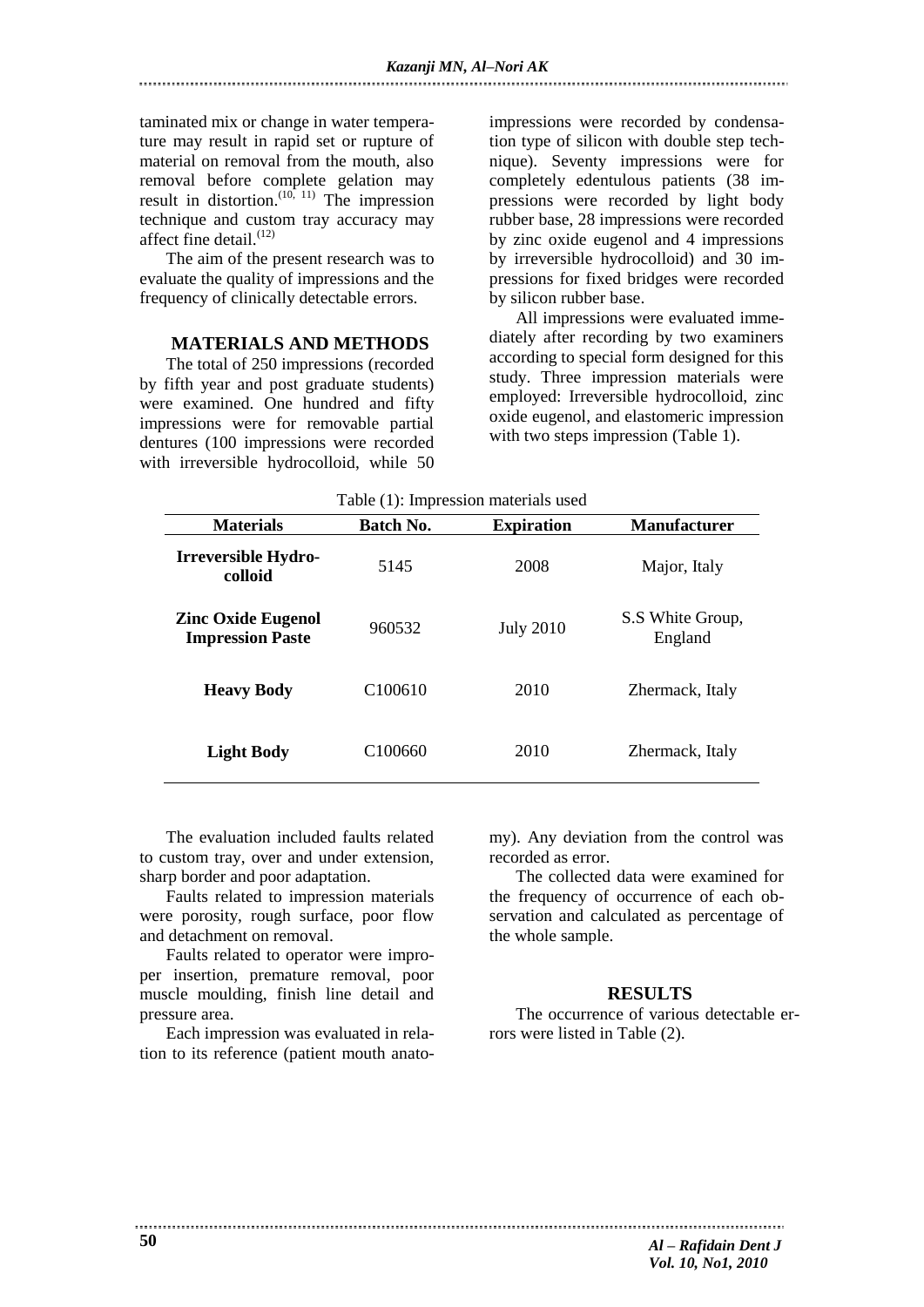#### 

| <b>Impression Ma-</b><br>terial               | <b>Number</b> | <b>Criteria</b>                  | No. (%)<br>of Errors |
|-----------------------------------------------|---------------|----------------------------------|----------------------|
|                                               |               | Voids                            | 70 (34.31%)          |
|                                               |               | Detachment of material from tray | 30 (14.71%)          |
|                                               | 100           | Impression insertion             | $20(9.80\%)$         |
| <b>Irreversible Hy-</b>                       |               | Poor muscle moulding             | 25 (12.26%)          |
| drocolloid                                    |               | Over extension                   | 25 (12.26%)          |
|                                               |               | Under extension                  | 15 (7.35%)           |
|                                               |               | Rough surface                    | $10(4.90\%)$         |
|                                               |               | Pressure area                    | $9(4.41\%)$          |
|                                               |               | Voids                            | 15 (17.24%)          |
| <b>Condensation</b><br><b>Type of Silicon</b> |               | Putty exposure through wash      | 13 (14.94%)          |
|                                               |               | Pressure area                    | 10 (11.49%)          |
|                                               | 50            | Flow problem                     | 5(5.75%)             |
|                                               |               | Detachment of material from tray | 15 (17.24%)          |
|                                               |               | Over extension                   | 17 (19.54%)          |
|                                               |               | Under extension                  | 3(3.45%)             |

Table (2): Occurrence of various detectable errors for partially edentulous arch

The frequency distribution of errors of the 100 impressions were recorded by irreversible hydrocolloid were as follows: 90% of them had one or more detectable errors. From those, 16.67% had one error, 27.78% had two errors, 31.11% had three errors, 13.33% had four errors, 8.89% had five errors and 2.22% had six errors. The frequency distribution according to the number of errors was shown in Figure (1).



Figure (1): Percentage of number of errors for impressions recorded by irreversible hydrocolloid materials

The frequency distribution of errors of the 50 impressions recorded by condensation type of silicon (heavy and light body) were as follows: Only 50% had one or more detectable errors. From those, 40%

had one error, 24% had two errors, 16% had three errors, 12% had four errors and 8% had five errors. The frequency distribution according to the number of errors was shown in Figure (2).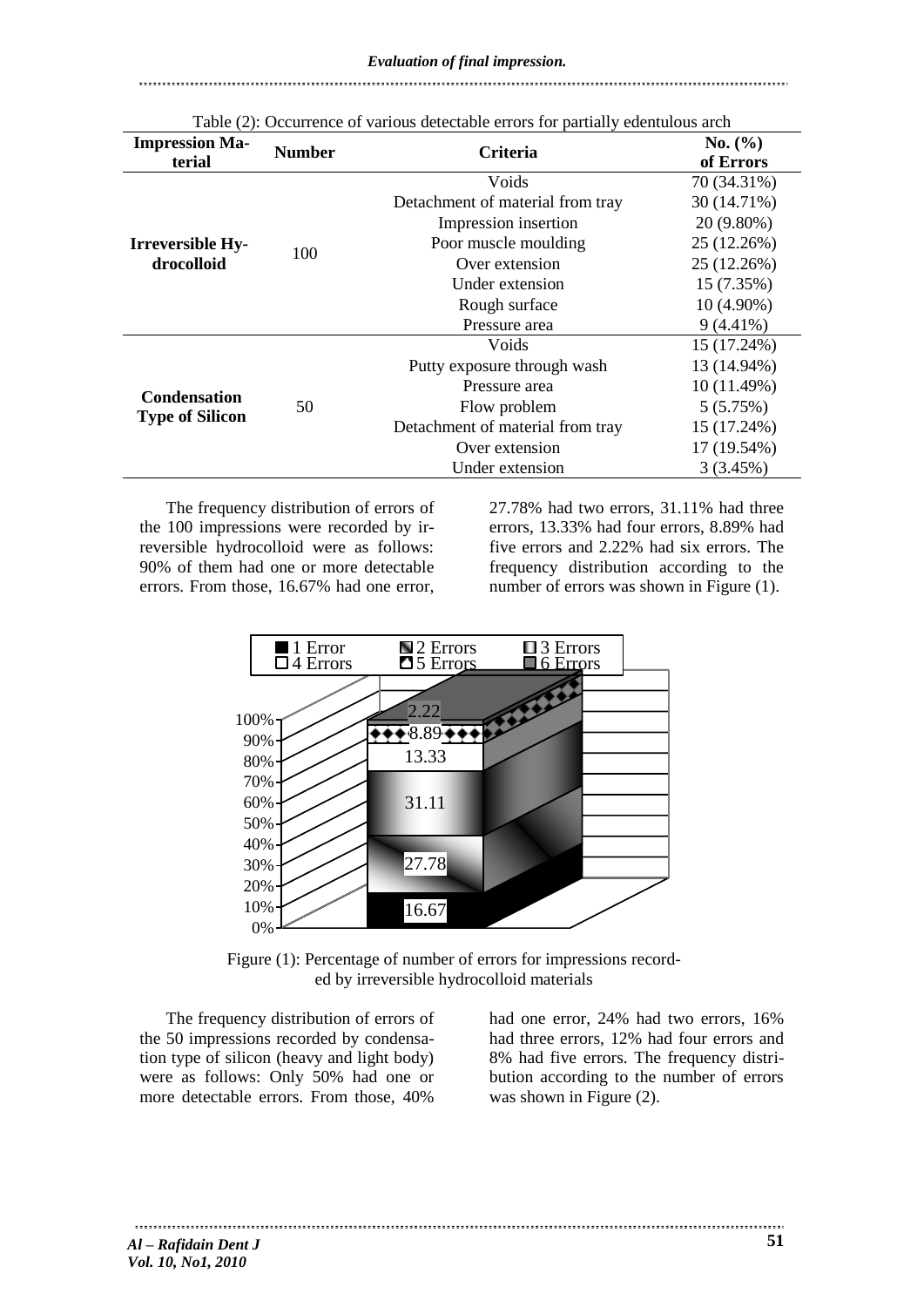

Figure (2): Percentage of number of errors for impressions recorded by condensation type of silicon materials

From 38 impressions which were recorded by silicon rubber base, 16 of them had over extension in the region of retromylohyoid space, 8 impressions had under extension in the retromolar pad area and sublingual region of the lower impression and near the tuberosity in the upper impression, 9 impressions had pressure area in the post dam area and incisive papillae region in the upper impression and the lingual flange of the lower impression, and 5 impressions had sharp periphery which was seen in the lingual flange of lower impression.

For 28 impressions which were recorded by zinc oxide eugenol impression paste, 14 impressions had voids, 8 impressions had under extension and 6 impressions had pressure area.

The 4 impressions which were recorded by irreversible hydrocolloid had thick periphery with voids.

The percentage of each error was listed in Table (3).

| <b>Impression Ma-</b><br>terial       | <b>Number</b> | <b>Criteria</b>            | No. (%)<br>of Errors |
|---------------------------------------|---------------|----------------------------|----------------------|
| <b>Silicon Rubber</b><br><b>Base</b>  | 38            | Over extension             | $16(42.11\%)$        |
|                                       |               | Under extension            | 8 (21.05%)           |
|                                       |               | Pressure area              | 9(23.68%)            |
|                                       |               | Sharp periphery            | 5(13.16%)            |
| <b>Zinc Oxide Euge-</b><br>nol Paste  |               | Voids                      | 14 (50.00%)          |
|                                       | 28            | Under extension            | 8 (28.57%)           |
|                                       |               | Pressure area              | 6(21.43%)            |
| <b>Irreversible Hy-</b><br>drocolloid | 4             | Thick Periphery with Voids | $4(100\%)$           |

Table (3): Occurrence of various errors in full arch

Of the 30 impressions which were recorded for fixed partial denture by using silicon rubber base, 6 impressions had voids in finish line, one impression had pressure area, 2 impressions had detachment

from trays, 2 impressions had tearing and 3 impressions were prematurely removed. The occurrence of faults was shown in Table (4).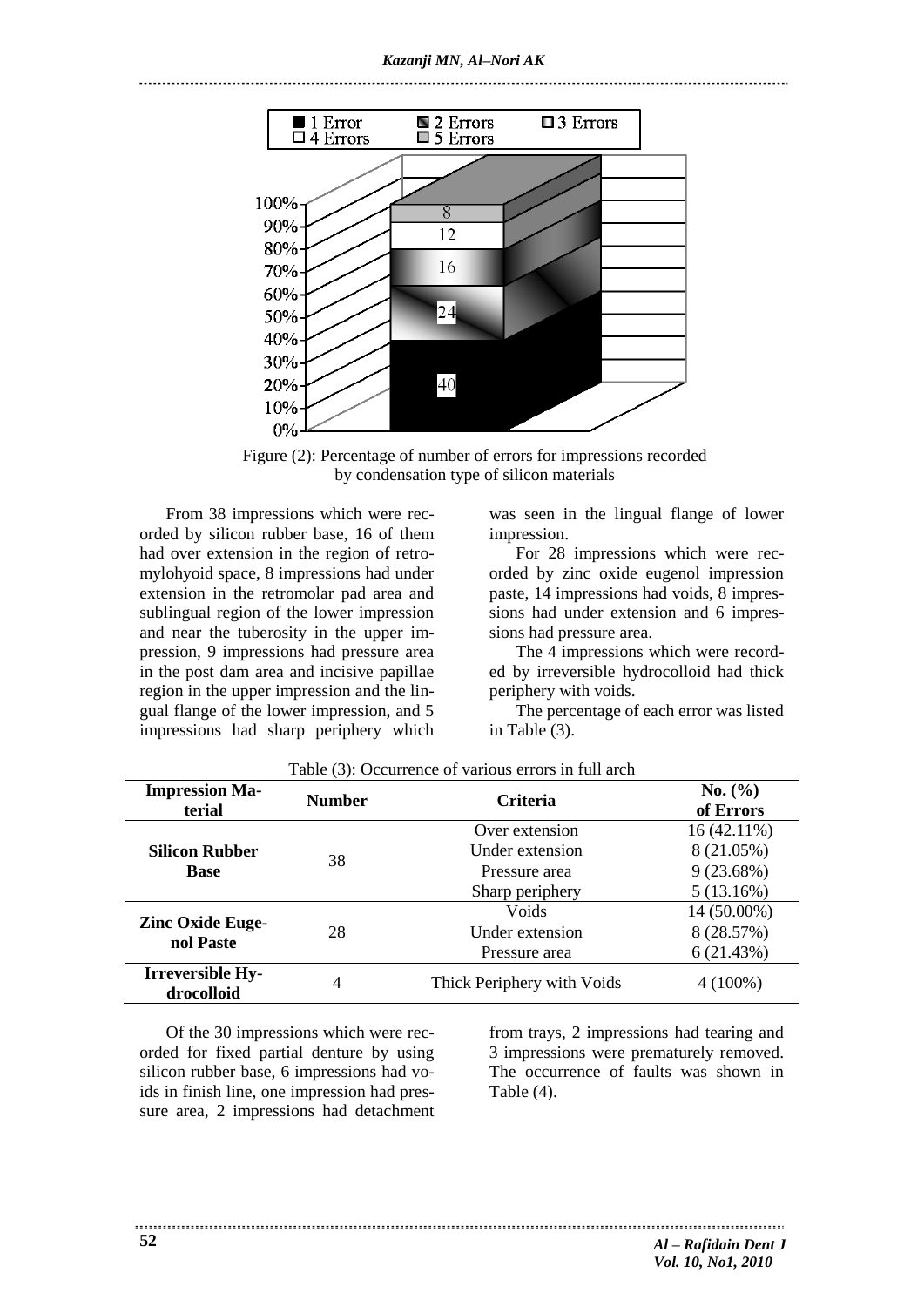| Table (4): Occurrence of various faults for fixed partial denture |               |                      |                      |  |
|-------------------------------------------------------------------|---------------|----------------------|----------------------|--|
| <b>Impression</b><br><b>Material</b>                              | <b>Number</b> | <b>Criteria</b>      | No. (%)<br>of Errors |  |
| <b>Silicon Rubber</b><br><b>Base</b>                              | 30            | Voids in finish line | 6(42.85%)            |  |
|                                                                   |               | Pressure area        | $1(7.14\%)$          |  |
|                                                                   |               | Detachment           | 2(14.29%)            |  |
|                                                                   |               | Tearing              | 2(14.29%)            |  |
|                                                                   |               | Premature removal    | 3(21.43%)            |  |

## **DISCUSSION**

Dental students face numerous clinical challenges, and evaluating self– performance for quality assurance can be demanding.

This research showed that 90% of the partially edentulous arch had one or more errors. These findings were in agreement with Samel *et al.*<sup>(3)</sup> These errors were more frequent in occurrence with alginate than with rubber base. This could be due to poor mixing, wrong water/powder ratio and premature removal of impression, and these errors may be due to difficulties in obtaining an intimate contact between the impression material and the teeth in an area in which biological fluids and air are present. $^{(3)}$ 

There is a good relation between material type and voids or tears around the abutment teeth. The condensation type of silicon had less voids and tears around the teeth. This could be explained by the high tear strength of silicon impression in comparison to irreversible hydrocolloid. This was in accordance with other studies. $(9, 10)$ 

Irreversible hydrocolloid is very sensitive to water/powder ratio. Improper water/powder ratio result in entraption of air and finally formation of voids especially around the teeth while silicon impression was easier in mixing and manipulation. So, less chance of voids to be occurred than irreversible hydrocolloids. $(10)$ 

High percentage (14.71%) of irreversible hydrocolloid showed inadequate retention of material or detachment, an error that can be readily avoided by the proper removal technique. It is difficult to determine whether lack of knowledge or lack of attention in the student could resulted in these errors of impression.

Students were not aware of the anatomical landmarks of the study cast during tray construction. Most of them prepare

under extension tray especially in retromolar pad or post dam area which account for most of the under extension of impression.

Improper muscle moulding and exaggeration in tongue movement during impression might result in under extension in sublingual area. This is more clear in impressions recorded by stock tray. This was in line with other studies.  $(3, 8)$ 

This research examined only the impression, but further researches are needed to evaluate the quality of casts and the outcome of the definitive restorations.

It is possible that the students will, upon reviewing the final cast and detecting possible problems, understand the frequent errors that may happen any day and have to overcome such errors by improve material manipulation, good construction of custom tray and good selection of impression material's type according to its indications.

## **CONCLUSION**

With the limitation of the research, impressions made with irreversible hydrocolloid had the most detectable errors.

## **REFERENCES**

- 1. Heartwell CM, Rahn AO. Syllabus of Complete Dentures.  $3<sup>rd</sup>$  ed. Lea and Febiger. Philadelphia. 1980; p: 173.
- 2. Basker RM, Darenport J, Tomlin HR. Prosthetic Treatment for Edentulous Patient. 3<sup>rd</sup> ed. MacMillan. London. 1992; Pp: 88-93.
- 3. samel N, Shohot M, Livny A. A clinical evaluation of fixed partial denture impressions. *J Prosthet Dent*. 2005; 94: 112-117.
- 4. El–Khodary MM, Shaaban NO, Abdel– Hakim AM. The effect of complete denture impression on the oral mucosa. *J Prosthet Dent*. 1985; 53(4): 543-549.
- 5. Felton DA, Cooper LF, Scurria MS. Predictable impression procedure for